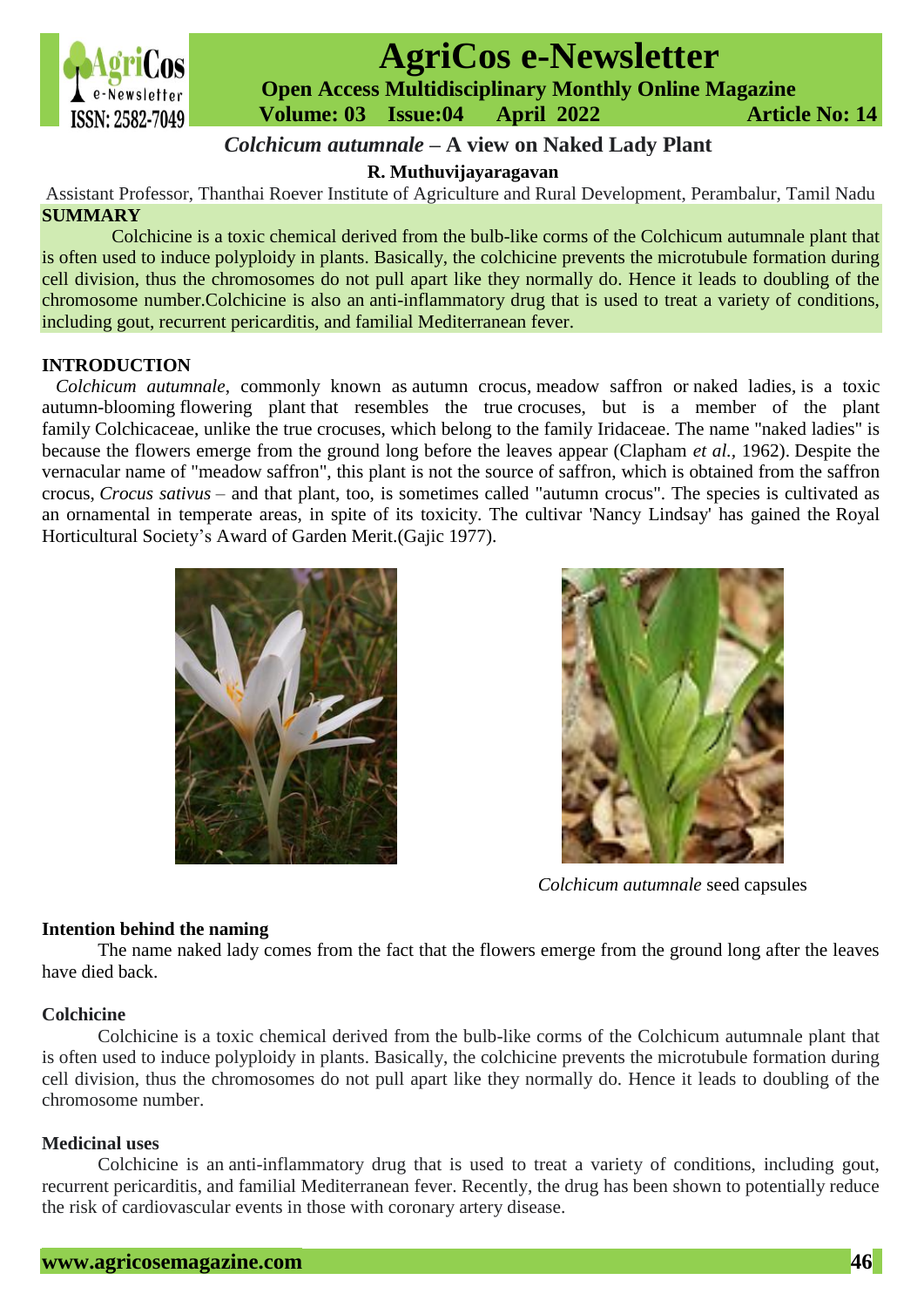#### **First usage of Colchicine**

Although there is evidence that colchicine was used in ancient Greece more than 2000 years ago, it was first used as a specific treatment for gout by Byzantine physician Alexander of Tralles was one of the most eminent physicians in the Byzantine Empire around 600 AD.



| <b>Scientific classification</b> |  |                     |
|----------------------------------|--|---------------------|
| Kingdom                          |  | Plantae             |
| Clade                            |  | Tracheophytes       |
| Clade                            |  | Angiosperms         |
| Clade                            |  | Monocots            |
| Order                            |  | Liliales            |
| Family                           |  | Colchicaceae        |
| Genus                            |  | Colchicum           |
| Species                          |  | C. autumnale        |
| <b>Botanical Name</b>            |  | Colchicum autumnale |
|                                  |  |                     |

# **Floral Biology**

This [herbaceous](https://en.wikipedia.org/wiki/Herbaceous) [perennial](https://en.wikipedia.org/wiki/Perennial_plant) has leaves up to 25 cm long. The flowers are solitary, 4–7 cm across, with six [petals](https://en.wikipedia.org/wiki/Tepal) and six [stamens](https://en.wikipedia.org/wiki/Stamen) with orange anthers and three white styles. At the time of fertilisation, the [ovary](https://en.wikipedia.org/wiki/Ovary_(botany)) is below ground.

#### **Description**

*Colchicum autumnale*, or Autumn Crocus, is a perennial herb with basal, slender leaves; long, tubular, 6 parted, purple-pink to white flowers that blossom in autumn (hence the common name).

The flowers are very attractive to bees and butterflies. Native to southern Europe, Autumn Crocus can be found in meadows and damp woodland clearings on calcareous and neutral soils.

#### **Habitat**

Autumn crocus prefers a rich, well-drained loam in a sunny position with a PH in the range of 4.5 to 7.5. It will tolerate partial shade and summer drought, but not dry soils. Plants are hardy to about -4 degrees F (- 20°C) and the dormant bulbs are fairly hardy and will withstand soil temperatures down to at least 23 degrees F (-5°C). Autumn crocus are typically planted from corms, which should be planted about 2 3/4 to 4 inches (7 - 10cm) deep. Divide the bulbs in June or July when the leaves have died down. Larger bulbs can be planted out direct into their permanent positions. Pot up the smaller bulbs and grow them on in a cold frame for a year before planting them out. The plant can be divided every other year for a quick increase. The Autumn crocus is also easily grown in grass and can be naturalized there, among shrubs, and by woodland edges. When grown from seed, the seedlings take 4 to 5 years to reach flowering size. The plants seem to be immune to damage from rabbits.

#### **Distribution**

*C. autumnale* is the only species of its family native to [Great Britain](https://en.wikipedia.org/wiki/Great_Britain) and [Ireland,](https://en.wikipedia.org/wiki/Ireland) with notable populations under the stewardship of the [County Wildlife Trusts.](https://en.wikipedia.org/wiki/County_Wildlife_Trusts) It also occurs across mainland Europe from [Portugal](https://en.wikipedia.org/wiki/Portugal) to [Ukraine,](https://en.wikipedia.org/wiki/Ukraine) and is reportedly naturalised in [Sweden,](https://en.wikipedia.org/wiki/Sweden) [European Russia,](https://en.wikipedia.org/wiki/European_Russia) and [New Zealand.](https://en.wikipedia.org/wiki/New_Zealand)

#### **Pharmaceutical uses**

The bulb-like [corms](https://en.wikipedia.org/wiki/Corm) of *C. autumnale* contain [colchicine,](https://en.wikipedia.org/wiki/Colchicine) a useful drug with a narrow [therapeutic index.](https://en.wikipedia.org/wiki/Therapeutic_index)